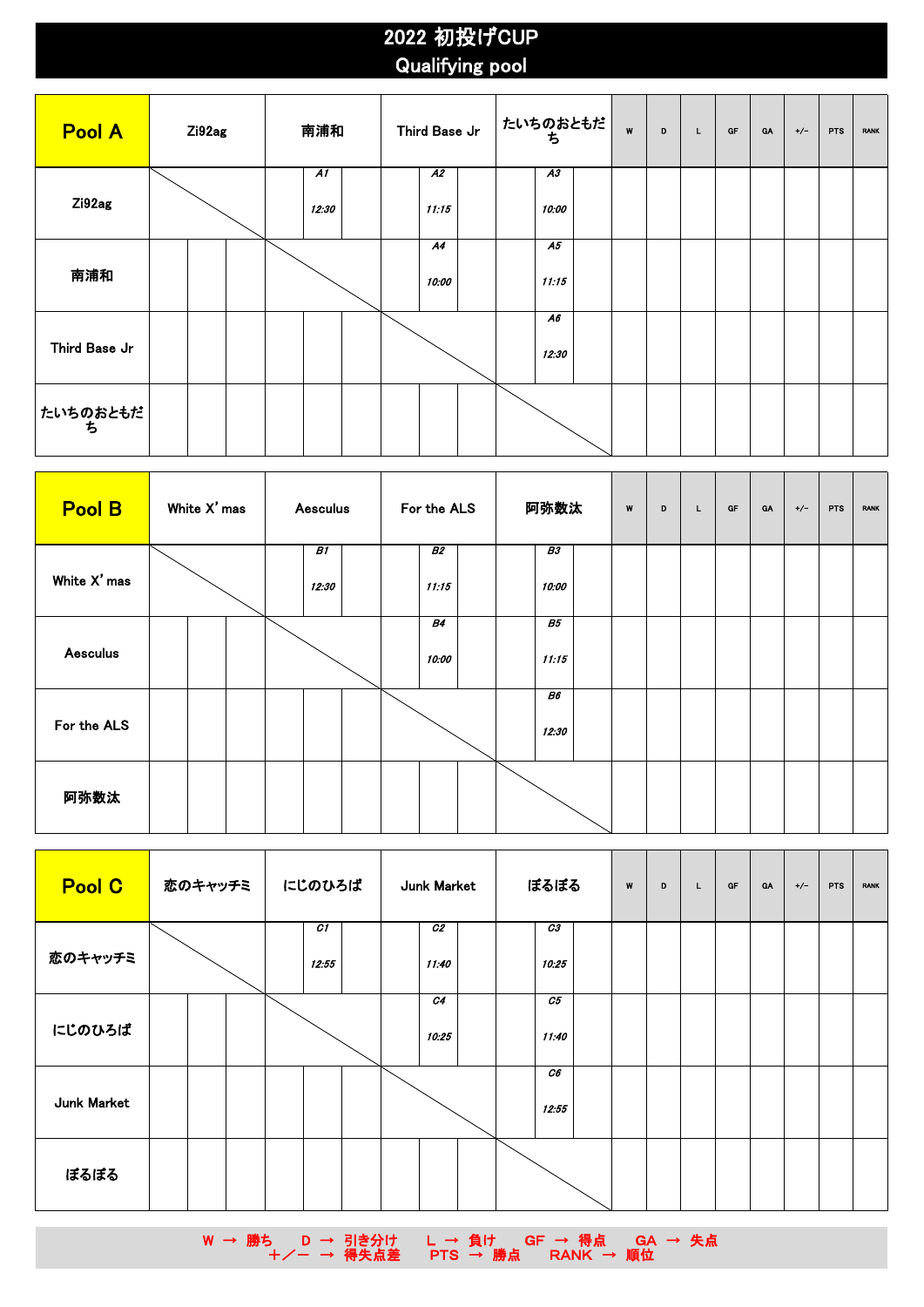## 2022 初投げCUP Qualifying pool

| <b>Pool D</b>       | 流山どんぐりーず | カタコイオオメ     | <b>U.C.Ablazers</b>      | <b>Wild Beast</b>        | W | D | L | GF | GA | $+/-$ | <b>PTS</b> | <b>RANK</b> |
|---------------------|----------|-------------|--------------------------|--------------------------|---|---|---|----|----|-------|------------|-------------|
| 流山どんぐりーず            |          | D1<br>12:55 | $\overline{D2}$<br>11:40 | $\overline{D3}$<br>10:25 |   |   |   |    |    |       |            |             |
| カタコイオオメ             |          |             | D4<br>10:25              | D5<br>11:40              |   |   |   |    |    |       |            |             |
| <b>U.C.Ablazers</b> |          |             |                          | D6<br>12:55              |   |   |   |    |    |       |            |             |
| <b>Wild Beast</b>   |          |             |                          |                          |   |   |   |    |    |       |            |             |

| Pool E               | Madhatter | Team Plus One | BeA         | ひーろーず。      | W<br>D | GF<br>L | <b>GA</b> | $+/-$<br>PTS<br><b>RANK</b> |
|----------------------|-----------|---------------|-------------|-------------|--------|---------|-----------|-----------------------------|
| Madhatter            |           | E1<br>13:20   | E2<br>12:05 | E3<br>10:50 |        |         |           |                             |
| <b>Team Plus One</b> |           |               | E4<br>10:50 | E5<br>12:05 |        |         |           |                             |
| <b>BeA</b>           |           |               |             | E6<br>13:20 |        |         |           |                             |
| ひーろーず。               |           |               |             |             |        |         |           |                             |

| Pool F             | <mark> </mark> 初手ガリガリくん | <b>Face Two Face</b> | UrotaS                  | れいなとめりあと<br>その仲間たち | W | D | L | GF | <b>GA</b> | $+/-$ | <b>PTS</b> | <b>RANK</b> |
|--------------------|-------------------------|----------------------|-------------------------|--------------------|---|---|---|----|-----------|-------|------------|-------------|
| 初手ガリガリくん           |                         | F1<br>13:20          | F <sub>2</sub><br>12:05 | F3<br>10:50        |   |   |   |    |           |       |            |             |
| Face Two Face      |                         |                      | F4<br>10:50             | F5<br>12:05        |   |   |   |    |           |       |            |             |
| <b>UrotaS</b>      |                         |                      |                         | F6<br>13:20        |   |   |   |    |           |       |            |             |
| れいなとめりあと<br>その仲間たち |                         |                      |                         |                    |   |   |   |    |           |       |            |             |

W → 勝ち D → 引き分け L → 負け GF → 得点 GA → 失点 **+/− → 得失点差 PTS → 勝点 RANK → 順位**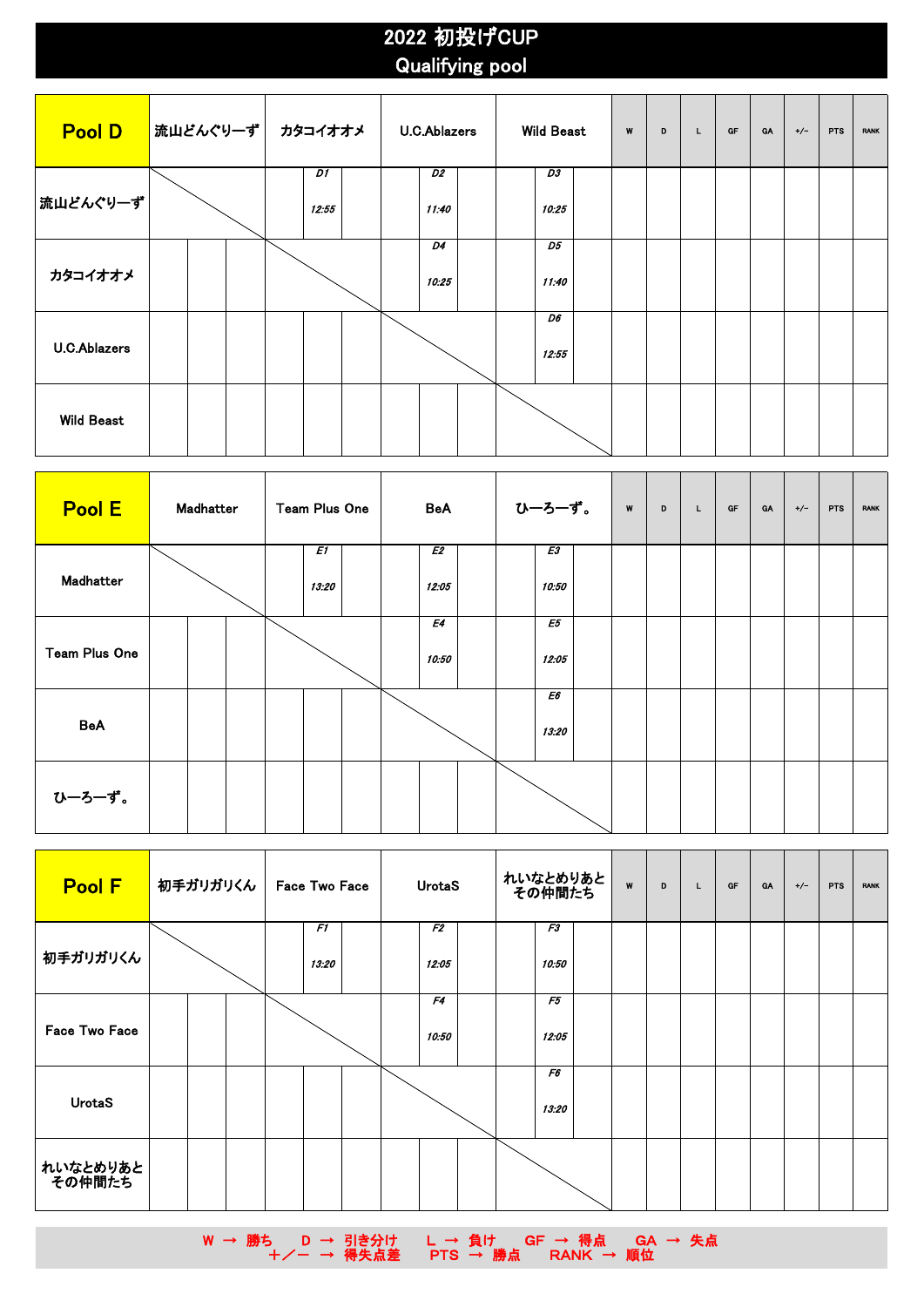## 2022 初投げCUP Temporary Ranking

| Pool                      | Rank                    | <b>Team Name</b> | <b>PTS</b> | $+/-$ | GF | GA |                                  | <b>Temporary Rank</b> |
|---------------------------|-------------------------|------------------|------------|-------|----|----|----------------------------------|-----------------------|
| $\boldsymbol{\mathsf{A}}$ |                         |                  |            |       |    |    |                                  |                       |
| $\pmb{\mathsf{B}}$        |                         |                  |            |       |    |    | $\mathbf{1}$                     |                       |
| $\mathbf C$               | 1                       |                  |            |       |    |    | $\mathsf{S}$                     |                       |
| $\mathsf D$               |                         |                  |            |       |    |    | $\bf 6$                          |                       |
| $\mathsf E$               |                         |                  |            |       |    |    |                                  |                       |
| $\mathsf F$               |                         |                  |            |       |    |    |                                  |                       |
| $\mathbf{A}$              |                         |                  |            |       |    |    |                                  |                       |
| $\pmb{\mathsf{B}}$        |                         |                  |            |       |    |    | $\overline{\mathbf{7}}$          |                       |
| $\mathbf C$               | $\mathbf{2}$            |                  |            |       |    |    | $\boldsymbol{\zeta}$             |                       |
| $\mathsf D$               |                         |                  |            |       |    |    | $\mathbf{1}$                     |                       |
| $\mathsf E$               |                         |                  |            |       |    |    | $\overline{2}$                   |                       |
| $\mathsf F$               |                         |                  |            |       |    |    |                                  |                       |
| $\mathsf{A}$              |                         |                  |            |       |    |    |                                  |                       |
| $\pmb{\mathsf{B}}$        |                         |                  |            |       |    |    | $\mathbf{1}$<br>$\mathbf{3}$     |                       |
| $\mathbf C$               | $\mathbf{3}$            |                  |            |       |    |    | $\boldsymbol{\zeta}$             |                       |
| D                         |                         |                  |            |       |    |    | $\mathbf{1}$                     |                       |
| E                         |                         |                  |            |       |    |    | $\bf{8}$                         |                       |
| $\mathsf F$               |                         |                  |            |       |    |    |                                  |                       |
| $\blacktriangle$          |                         |                  |            |       |    |    |                                  |                       |
| $\, {\bf B} \,$           |                         |                  |            |       |    |    | $\mathbf{1}$<br>$\boldsymbol{9}$ |                       |
| $\mathbf C$               | $\overline{\mathbf{4}}$ |                  |            |       |    |    | $\boldsymbol{\zeta}$             |                       |
| $\mathsf D$               |                         |                  |            |       |    |    |                                  |                       |
| $\mathsf E$               |                         |                  |            |       |    |    | $\frac{2}{4}$                    |                       |
| $\mathsf F$               |                         |                  |            |       |    |    |                                  |                       |

□仮順位決定方法□

① 予選リーグ試合結果を反映させる。

② 予選リーグ内順位が同じ順位で決定する。(例:各Pool1位のチームより、仮順位1~6位を決定します。)

③ 勝ち点の多いチームを上位とする。

④ ③で決定しない場合、得失点差の多いチームを上位とする。

⑤ ④で決定しない場合、得点の多いチームを上位とする。

⑥ ⑤で決定しない場合、失点の少ないチームを上位とする。

⑦ ⑥で決定しない場合、事務局の抽選で決定する。

注意:1チームが決定しても、前の決定方法に戻ることは致しません。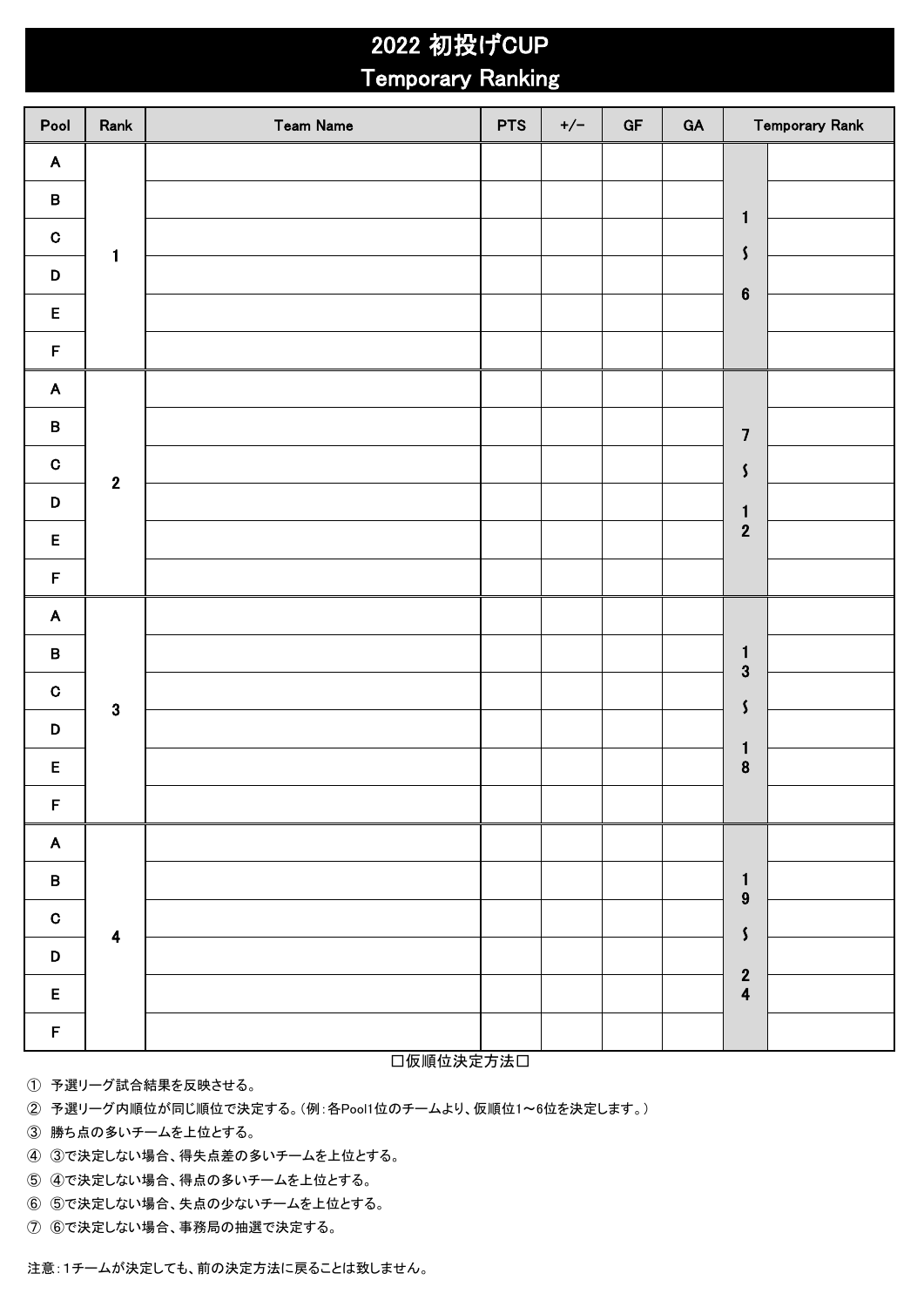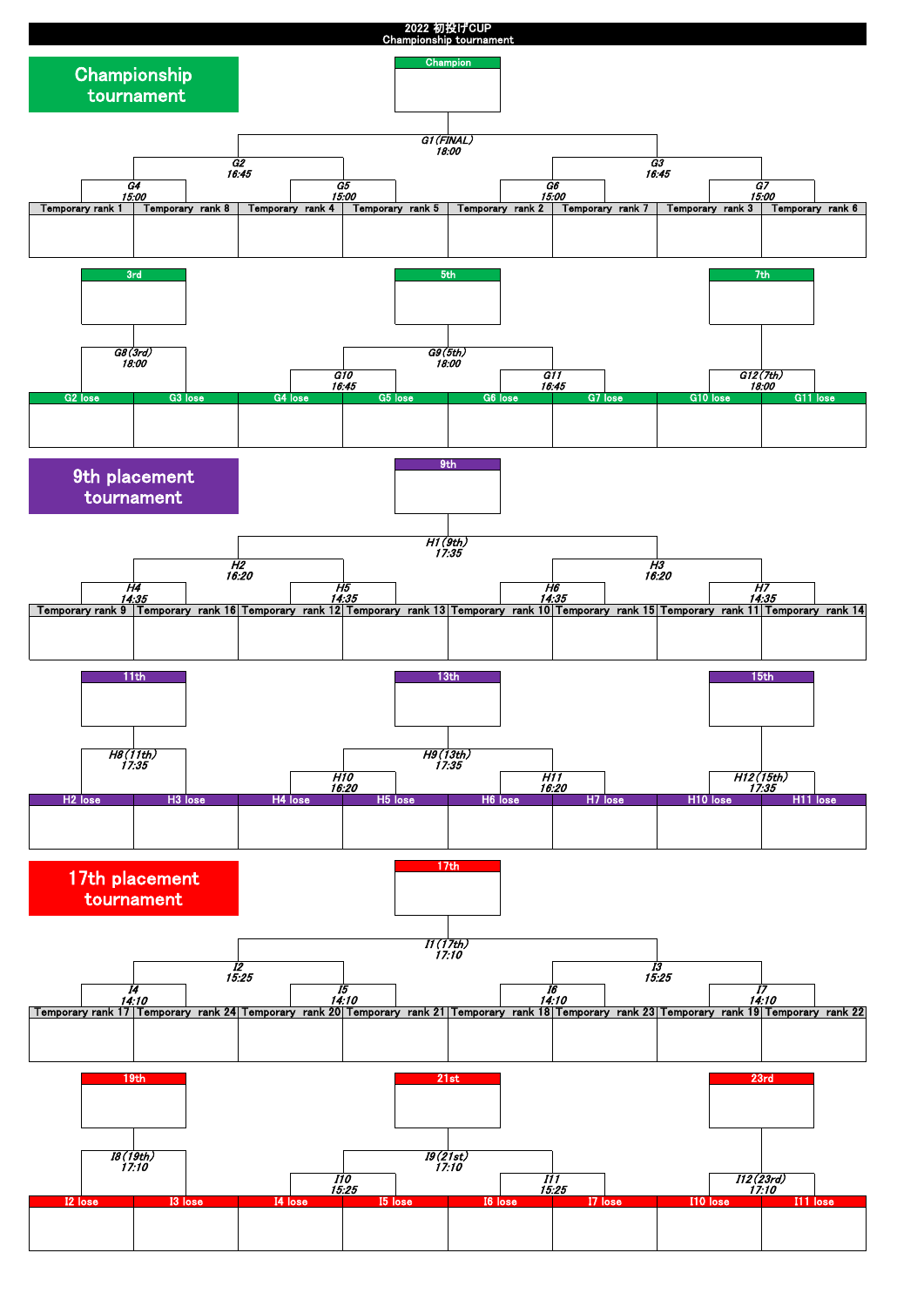|                         |                     |                         | 2022 初投げCUP<br>Schedule 1 |                       |                         |
|-------------------------|---------------------|-------------------------|---------------------------|-----------------------|-------------------------|
|                         |                     | Field1                  | Field <sub>2</sub>        | Field <sub>3</sub>    | Field4                  |
|                         | 8:30                | Pool A                  | Pool A                    | 受付/検温<br>Pool B       | Pool B                  |
|                         |                     | Zi92ag                  | 南浦和                       | White X' mas          | <b>Aesculus</b>         |
| 1                       | 10:00               | A3                      | A4                        | B <sub>3</sub>        | B4                      |
|                         |                     | Pool A                  | Pool A                    | Pool B                | Pool B                  |
|                         |                     | たいちのおともだち               | Third Base Jr             | 阿弥数汰                  | For the ALS             |
|                         |                     | Pool C                  | Pool C                    | Pool D                | Pool D                  |
|                         |                     | 恋のキャッチミ                 | にじのひろば                    | 流山どんぐり一ず              | カタコイオオメ                 |
| $\mathbf{2}$            | 10:25               | C3<br>Pool C            | C <sub>4</sub><br>Pool C  | D3<br>Pool D          | D4<br>Pool D            |
|                         |                     | ぼるぼる                    | Junk Market               | <b>Wild Beast</b>     | <b>U.C.Ablazers</b>     |
|                         |                     | Pool E                  | Pool E                    | Pool F                | Pool F                  |
|                         |                     | Madhatter               | <b>Team Plus One</b>      | 初手ガリガリくん              | <b>Face Two Face</b>    |
| 3                       | 10:50               | E3                      | <b>E4</b>                 | F3                    | F4                      |
|                         |                     | Pool E                  | Pool E                    | Pool F                | Pool F                  |
|                         |                     | ひーろーず。                  | <b>BeA</b>                | れいなとめりあとその仲間た<br>ち    | <b>UrotaS</b>           |
|                         |                     | Pool A                  | Pool A                    | Pool B                | Pool B                  |
|                         |                     | Zi92ag                  | 南浦和                       | White X' mas          | <b>Aesculus</b>         |
| 4                       | 11:15               | A2                      | A5                        | B2                    | B <sub>5</sub>          |
|                         |                     | Pool A                  | Pool A                    | Pool B                | Pool B                  |
|                         |                     | Third Base Jr<br>Pool C | たいちのおともだち<br>Pool C       | For the ALS<br>Pool D | 阿弥数汰<br>Pool D          |
|                         |                     |                         |                           |                       |                         |
|                         |                     | 恋のキャッチミ                 | にじのひろば                    | 流山どんぐり一ず              | カタコイオオメ                 |
| 5                       | <i><b>11:40</b></i> | C2<br>Pool C            | C5<br>Pool C              | <b>D2</b><br>Pool D   | D5<br>Pool D            |
|                         |                     | Junk Market             | ぽるぽる                      | <b>U.C.Ablazers</b>   | <b>Wild Beast</b>       |
|                         |                     | Pool E                  | Pool E                    | Pool F                | Pool F                  |
|                         |                     | Madhatter               | <b>Team Plus One</b>      | 初手ガリガリくん              | <b>Face Two Face</b>    |
| 6                       | 12:05               | E2                      | E5                        | F2                    | F5                      |
|                         |                     | Pool E                  | Pool E                    | Pool F                | Pool F                  |
|                         |                     | BeA                     | ひーろーず。                    | <b>UrotaS</b>         | れいなとめりあとその仲間た<br>ъ      |
|                         |                     | Pool A                  | Pool A                    | Pool B                | Pool B                  |
|                         |                     | Zi92ag                  | Third Base Jr             | White X' mas          | For the ALS             |
| $\overline{\mathbf{z}}$ | 12:30               | A1                      | A6                        | B1                    | B6                      |
|                         |                     | Pool A                  | Pool A                    | Pool B                | Pool B                  |
|                         |                     | 南浦和                     | たいちのおともだち                 | <b>Aesculus</b>       | 阿弥数汰                    |
|                         |                     | Pool C                  | Pool C                    | Pool D                | Pool D                  |
|                         |                     | 恋のキャッチミ                 | Junk Market               | 流山どんぐりーず              | <b>U.C.Ablazers</b>     |
| 8                       | 12:55               | C1                      | C6                        | DI                    | D6                      |
|                         |                     | Pool C                  | Pool C                    | Pool D                | Pool D                  |
|                         |                     | にじのひろば                  | ぼるぼる                      | カタコイオオメ               | <b>Wild Beast</b>       |
|                         |                     | Pool E                  | Pool E                    | Pool F                | Pool F                  |
|                         |                     | Madhatter               | <b>BeA</b>                | 初手ガリガリくん              | <b>UrotaS</b>           |
| 9                       | 13:20               | E1                      | E6                        | F1                    | F6                      |
|                         |                     | Pool E                  | Pool E                    | Pool F                | Pool F<br>れいなとめりあとその仲間た |
|                         |                     | <b>Team Plus One</b>    | ひーろーず。                    | Face Two Face         | ъ                       |